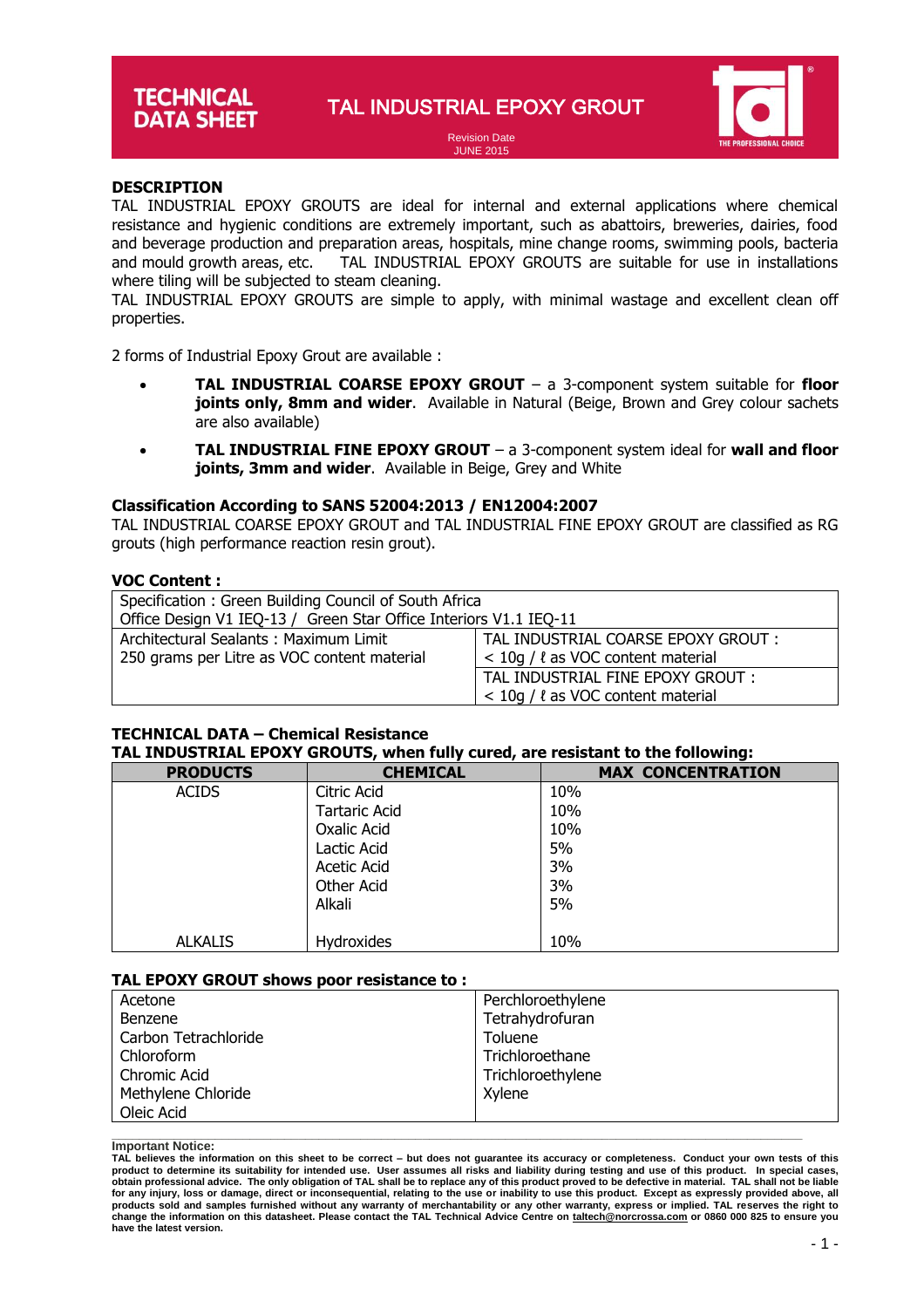TAL INDUSTRIAL EPOXY GROUT



Revision Date JUNE 2015

# **PREPARATION**

**PREPARATION**<br>**Never butt joint tiles**. Do not grout with neat cement. Grouting must not commence until the adhesive beneath the tiles has set sufficiently. (Refer to the adhesive instructions for curing times.) Unglazed tiles should be sealed with a suitable sealer before grouting to prevent staining. The tiles must be clean, dry and free from dust and dirt, and the joints must be raked out and cleaned before grouting. **NOTE :** It is critical that all adhesive residues are removed from the grout joints and the joints properly cleaned prior to the grout application (preferably before the adhesive dries). Failure to do so will result in a superficial grout layer which may not provide the required protection.

# **MIXING**

A mechanical mixer is highly recommended for good mixing and uniform dispersion of product. Incorrect or inadequate mixing will result in non-curing of the epoxy.

Never attempt to use part portions of the 3 components. It is essential not to mix more grout kits than can be used within 1 HOUR at 20ºC.

# **TAL INDUSTRIAL COARSE EPOXY GROUT**

3 components – 1. Resin 2. Hardener 3. Filler (powder). Additional – colour sachet, if required.

- **TAL INDUSTRIAL FINE EPOXY GROUT**
	- 3 components 1. Resin 2. Hardener 3. Filler (powder).

Using a mechanical mixer, empty **ALL** the contents of the Resin and Hardener containers into the clean bucket supplied **(adding the Resin first, then the Hardener).** 

If using INDUSTRIAL COARSE EPOXY GROUT, the colour sachet should be added at this stage.

Mix thoroughly for 1 minute. Add the Filler (powder) component very slowly whilst mixing and mix thoroughly at a low speed, scraping down the sides, until the mix 'wets out' and a uniform colour and consistency is achieved**.** 

After mixing this product is useable for  $\pm$  1 hour at 20°C, after which time any unused mixture must be discarded.

**NB** :

- **It is essential not to mix more grout kits than can be used within 1 hour.**
- **In hot conditions the pot life and working time will be shorter.**
- **The grout will take longer to cure at temperatures below 10°C.**

**TAL believes the information on this sheet to be correct – but does not guarantee its accuracy or completeness. Conduct your own tests of this**  product to determine its suitability for intended use. User assumes all risks and liability during testing and use of this product. In special cases,<br>obtain professional advice. The only obligation of TAL shall be to rep **for any injury, loss or damage, direct or inconsequential, relating to the use or inability to use this product. Except as expressly provided above, all**  products sold and samples furnished without any warranty of merchantability or any other warranty, express or implied. TAL reserves the right to<br>change the information on this datasheet. Please contact the TAL Technical Ad **have the latest version.**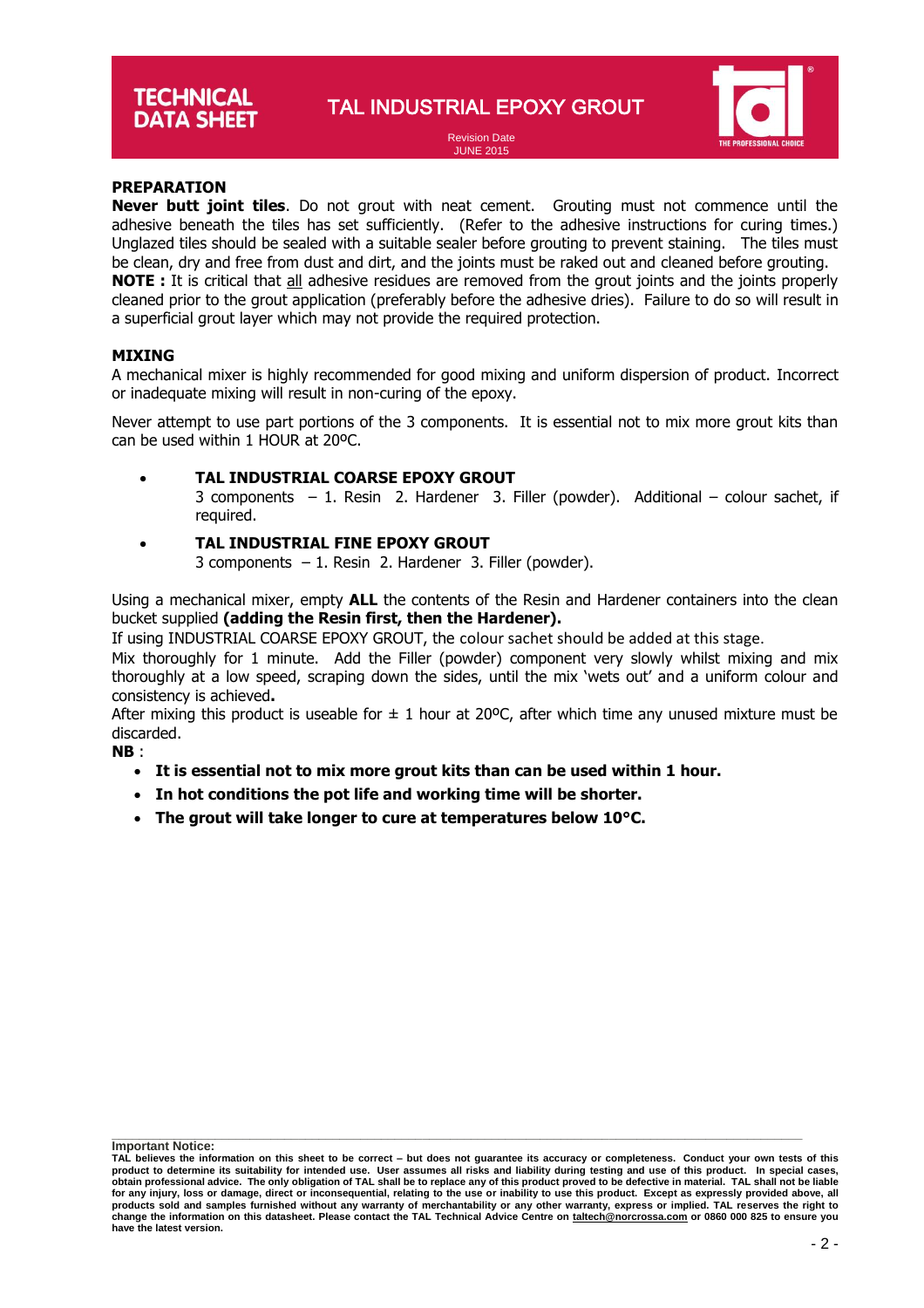Revision Date JUNE 2015



# **APPLICATION**

Do not wet the joints before grouting.

**Working in temperatures between 10°C and 25°C** and in small areas at a time, apply TAL INDUSTRIAL EPOXY GROUT to the tile joints using a GROUT SQUEEGEE and rub the grout well into the joints, making sure the joints are properly filled.

# **TAL INDUSTRIAL COARSE EPOXY GROUT must be properly compacted into the joints, and must be finished off with a steel pointing tool.**

Remove surplus grout from the tile surface immediately. Clean the face of the tiles using a cloth or sponge dampened with TAL EPOXY CLEANING FLUID, before the epoxy dries.

Care must be taken in the cleaning process to ensure grout is not removed from the joints.

See the section on CLEANING (below) as the correct cleaning procedures are vital to the success of the installation.

Smooth the surface of the grout with a steel pointing tool and finally polish off with a lightly dampened sponge or cloth.

**The installation should not be subjected to normal service conditions until the epoxy is fully cured (24 – 48 hours for light service conditions, and 7 DAYS for optimum chemical resistance).**

# **Should the grout be exposed to water, cleaning agents, etc before full cure has taken place the integrity and performance of the product will be compromised.**

# **NOTE**

- Exterior installations must be protected against inclement weather and too rapid drying by covering with plastic sheeting until the grout has hardened fully.
- A sample of the tiles to be used should be tested beforehand to ensure that no grout is absorbed through the glaze, or into the tile body, causing permanent staining of the tiles.
- Due care must be taken when applying the grout to ensure that the face of soft glazed tiles, highly polished tiles or glass tiles do not get scratched.

### **CLEANING**

# **NOTE : CLEANING OF EPOXY GROUT RESIDUES SHOULD BE DONE BEFORE THE EPOXY HAS CURED. CURED EPOXY IS IMPOSSIBLE TO REMOVE.**

Any epoxy residue on the tile face must be removed **before it hardens** using a cloth or sponge dampened with TAL EPOXY CLEANING FLUID, cleaning the cloth/sponge regularly in a bucket of clean, soapy water.

**Excessive water must be avoided as it will result in non-curing of the grout**. Care must be taken in the cleaning process to ensure grout is not removed from the joints.

TAL EPOXY CLEANING FLUID should be used to clean off uncured TAL INDUSTRIAL EPOXY GROUT residues from the surface of tiles during or immediately after the grouting operation.

TAL EPOXY CLEANING GEL can be used to clean off TAL INDUSTRIAL EPOXY GROUT residues which have inadvertently been left on the face of the tiles overnight.

Due care must be taken to apply the cleaner to the face of the tile only as it will affect the grout in the joints.

**NOTE :** Greater care may be required with some types of tiles, ie those with textured surfaces, unglazed and quarry tiles.

# **TEMPERATURE RESISTANCE**

TAL INDUSTRIAL EPOXY GROUT will withstand service temperatures within the range of -30°C up to 50°C for prolonged periods, and up to 100°C for short periods. The product is suitable for use in installations where tiling will be subjected to steam cleaning.

**TAL believes the information on this sheet to be correct – but does not guarantee its accuracy or completeness. Conduct your own tests of this**  product to determine its suitability for intended use. User assumes all risks and liability during testing and use of this product. In special cases,<br>obtain professional advice. The only obligation of TAL shall be to rep **for any injury, loss or damage, direct or inconsequential, relating to the use or inability to use this product. Except as expressly provided above, all**  products sold and samples furnished without any warranty of merchantability or any other warranty, express or implied. TAL reserves the right to<br>change the information on this datasheet. Please contact the TAL Technical Ad **have the latest version.**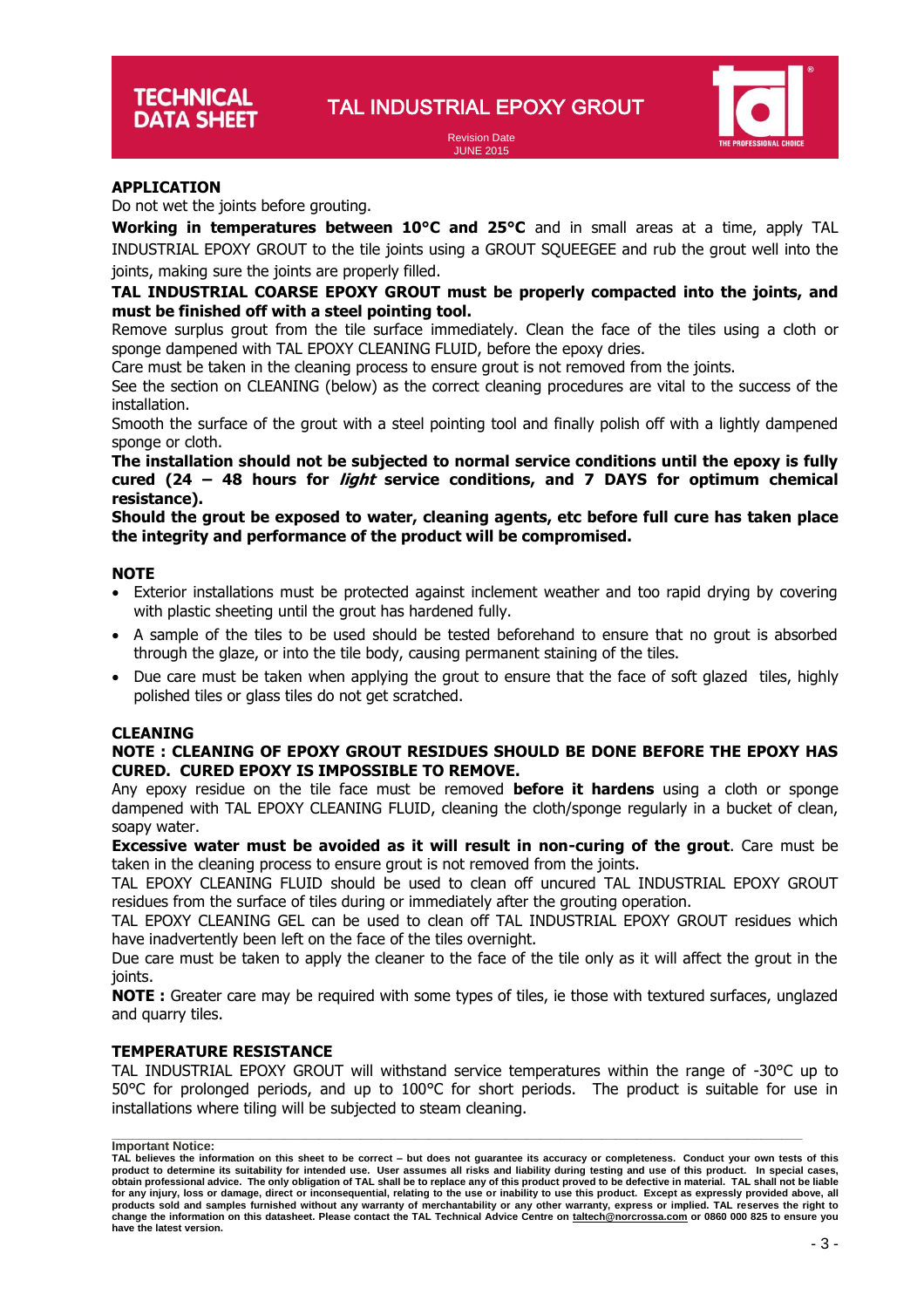# **TECHNICAL DATA SHEET**

# TAL INDUSTRIAL EPOXY GROUT

Revision Date JUNE 2015



# **COVERAGE**

**based** Use the following formula to estimate the grout coverage :

 $(A + B)$  x  $C$  x  $D$  x E

(A x B)

 $A =$  Tile Length (mm)

 $B =$  Tile Width (mm)

 $C =$  Tile Thickness (mm)

 $D =$  Joint Width (mm)

 $E = SG$  of TAL Grout  $(1.8)$ 

All measurements MUST be in mm, and this will give the grout coverage in  $kg/m<sup>2</sup>$ .

Always add 10% for wastage.

# **PACKAGING**

TAL INDUSTRIAL COARSE EPOXY GROUT – 7.5kg buckets TAL INDUSTRIAL FINE EPOXY GROUT – 5kg buckets

# **STORAGE & SHELF LIFE**

When stored in dry internal conditions between 10°C and 30°C and out of direct sunlight the product has a shelf life of 6 months from date of manufacture. Never store directly on a concrete floor.

# **WARNING**

**DO NOT INGEST. USE ONLY AS DIRECTED. THE USE OF RUBBER GLOVES IS RECOMMENDED WHEN WORKING WITH THIS PRODUCT. WORK IN A WELL VENTILATED AREA. DISPOSE OF THIS PRODUCT IN ACCORDANCE WITH LOCAL REGULATIONS. CONTACT TAL FOR FURTHER HEALTH AND SAFETY INFORMATION**.

As certain people are prone to dermatitis when using epoxy resins it is advisable to use rubber gloves. Any material coming into contact with the skin should be washed off promptly and thoroughly with soap and water. In the case of eye contact, wash immediately with copious amounts of water and seek medical attention.

# **PRODUCT GUARANTEE**

TAL products are manufactured and tested in accordance with TAL procedures, which are maintained in line with Quality Control System Standard ISO 9001 : 2008. TAL products are guaranteed to be free from manufacturing defects and fit for design purposes.

This guarantee is subject to the performance of TAL products when used strictly in accordance with their materials and methods specifications for the particular project, and where good workmanship is followed. However, we have no influence over specific site conditions and therefore, if in doubt, the user must always carry out sufficient tests to satisfy himself/herself that the product is suitable for the intended purpose. In special cases, obtain professional advice.

TAL cannot be held responsible for the standard of workmanship on site, or any problems caused by unsound structures or foundations, cracking of the substrate, deflections of slabs or backgrounds, vibration, creep movement of the structure, etc, or any products which have been adulterated, contaminated or misused in any way. The aforementioned list is not exhaustive.

**NOTE :** we require timeous notification, in writing, of an alleged defect and the opportunity to assess and investigate the problem to our satisfaction prior to any remedial work whatsoever being carried out.

**TAL believes the information on this sheet to be correct – but does not guarantee its accuracy or completeness. Conduct your own tests of this**  product to determine its suitability for intended use. User assumes all risks and liability during testing and use of this product. In special cases,<br>obtain professional advice. The only obligation of TAL shall be to rep **for any injury, loss or damage, direct or inconsequential, relating to the use or inability to use this product. Except as expressly provided above, all**  products sold and samples furnished without any warranty of merchantability or any other warranty, express or implied. TAL reserves the right to<br>change the information on this datasheet. Please contact the TAL Technical Ad **have the latest version.**